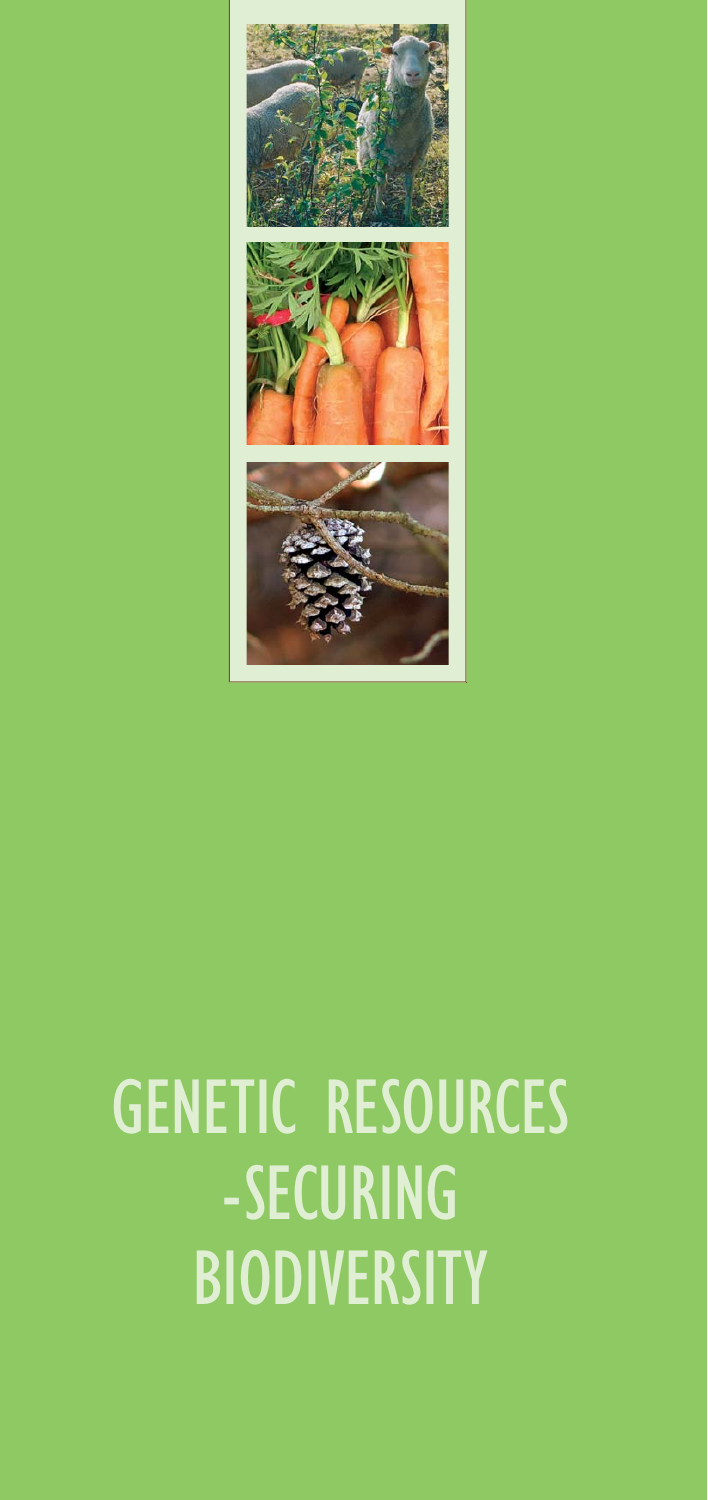

Cover photo Tapio Tuomela/MTT archives, Mainostoimisto Synergia Oy Graphic Design Mainostoimisto Synergia Oy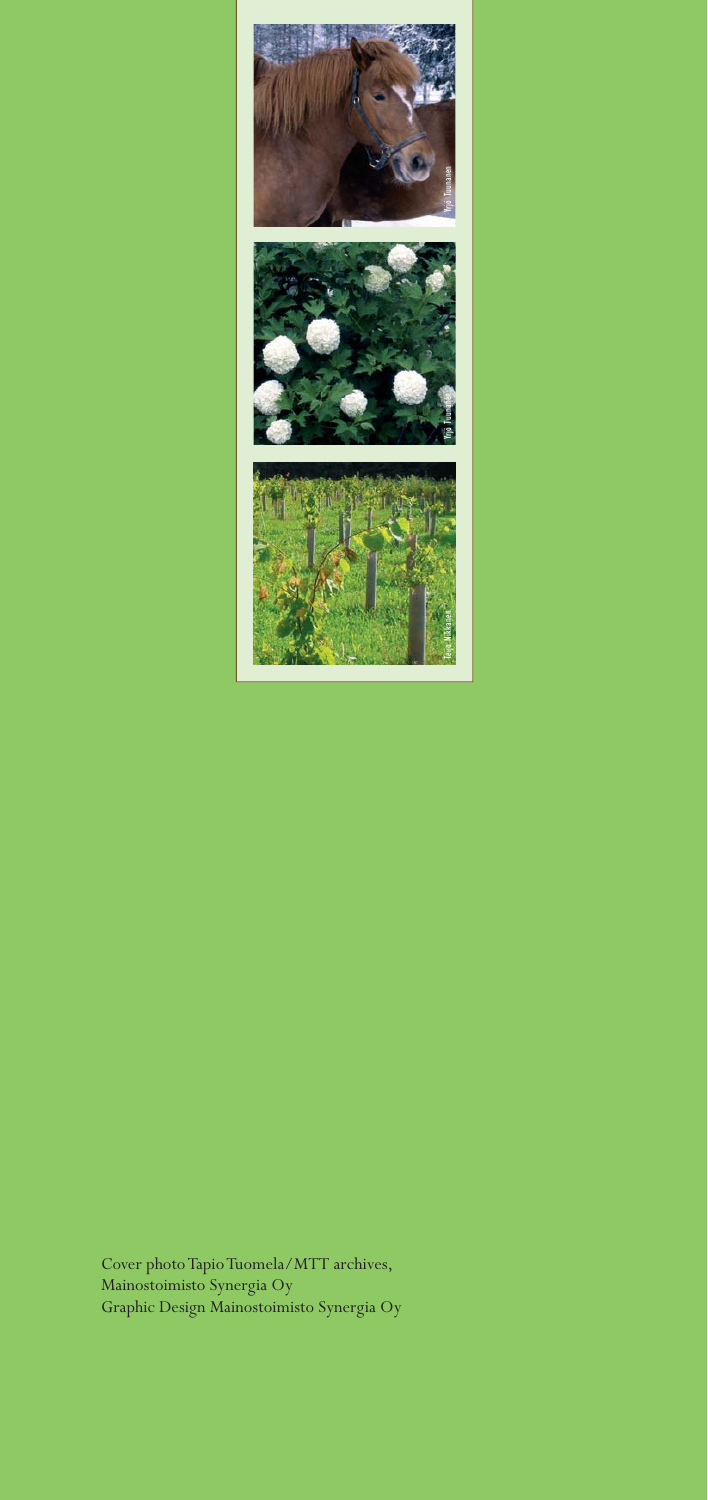# What are genetic resources and why are they conserved?

Genetic resources of field crops, livestock and forest trees cover the whole inherited diversity; that is varieties and breeds and other genetic variation within species. The genetic resources important for Finland's agriculture, forestry and cultural heritage are unique as they have adapted to local climate, soil and landscape over thousands of years. Conservation of genetic resources secures the availability of biodiversity for farmers, breeding and research and for the use of future generations. Adequate genetic diversity is particularly important for breeding and thereby for Finland's food security.

#### Principles of conservation

International agreements and national programmes for genetic resources aim at maintaining crop varieties and animal breeds that meet the national needs of agriculture and forestry. According to the international agreement, Convention on Biological Diversity (CBD, 1993), natural biodiversity is to be conserved and sustainably used. The new International Treaty on Plant Genetic Resources for Food and Agriculture (IT, 2004) defines the legally binding global framework for conservation of plant genetic resources. The agreement includes a multilateral system for facilitated access to genetic resources, and equitable sharing of benefits accrued from their commercialisation or other use among all parties. The Constitution of Finland also states that everyone shares responsibility over nature, biodiversity, the environment and Finland's cultural heritage.

International agreements are implemented largely through national programmes for genetic resources. In Finland the national programme for plant genetic resources for agriculture and forestry was initiated in 2003, and the national programme for farm animal genetic resources in 2004. The National Board for Genetic Resources, set up by the Ministry of Agriculture and Forestry, develops and monitors the programmes.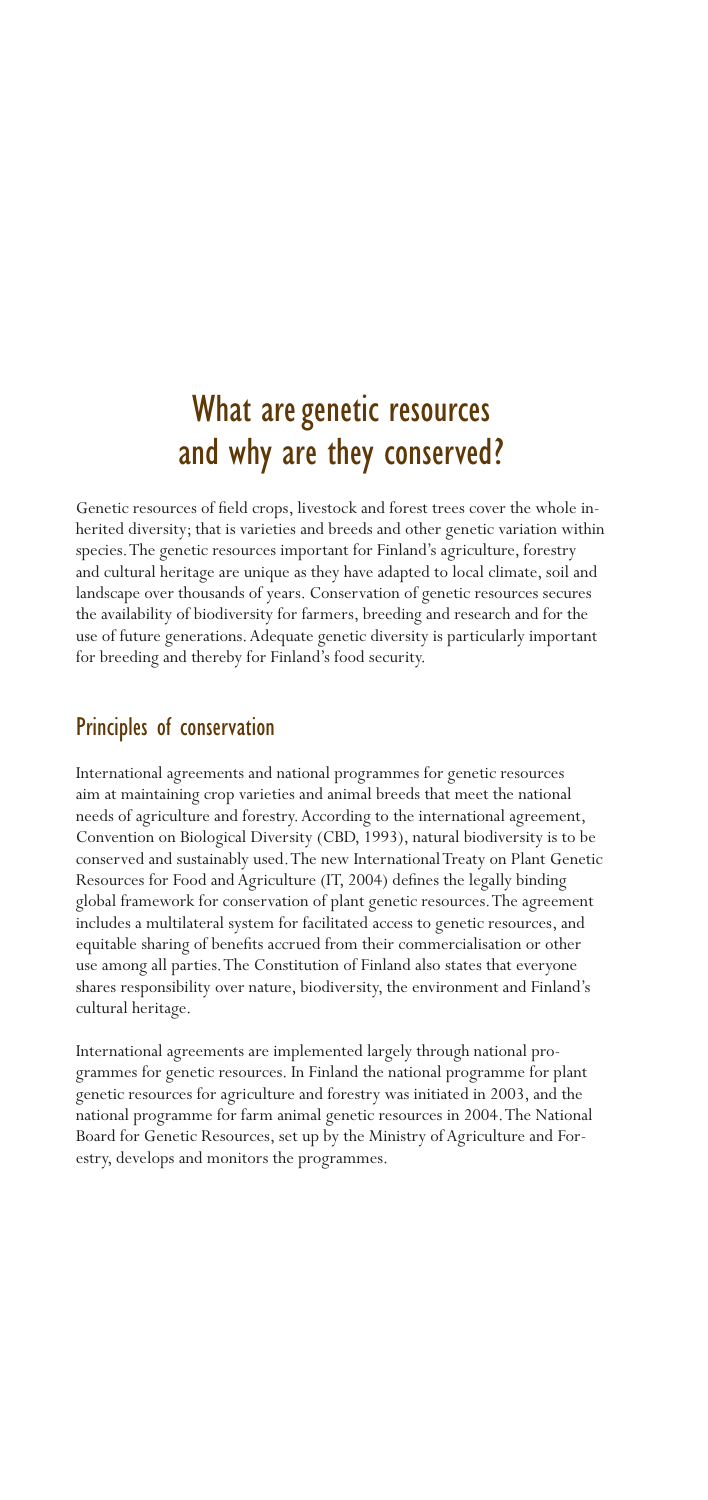

# Agricultural and horticultural genetic resources

Genetic resources of field crops comprise crop species and their wild relatives, varieties, landraces, and genetic variation within the species. The genetic heritage of crops is stored in the different plant parts; seed and tissue.

Landraces are crop cultivars that over centuries have adapted to local growing conditions as a result of natural selection. Landraces are genetically and also by appearance very diverse populations. This diversity provided protection against pests and diseases and guaranteed harvest. Field and horticultural crops are inherently valuable as part of our cultural heritage.

Crop breeding has been practiced in Finland for about a hundred years. Old commercial varieties resulted from crop breeding, but they are no longer commonly grown. Conservation of plant genetic resources maintains genetic diversity for farmers needs and for use in plant breeding and research. Sufficient genetic diversity is particularly important for genetic enhancement and breeding of new varieties. As future requirements cannot be predicted, there is a need to maintain as diverse a selection of genetic materials as possible.

#### Means of conservation of plant genetic resources

Cereal genetic resources are commonly maintained in deep freezers in gene banks (*ex situ* conservation). This allows long-term storage of, for instance, barley, wheat, oats, rye and forage grass seeds in viable condition for decades. The Nordic Gene Bank (NGB) is located in Alnarp, southern Sweden. There are approximately 1600 frozen accessions in the gene bank from Finland. It is possible to request a small amount of seed of an old variety or landrace from the gene bank. In addition to the seed collection, the gene bank maintains a Nordic potato collection.

Vegetatively propagated crop species, such as fruit trees, small fruits and berries, ornamentals and perennials are maintained in national field gene banks and laboratories (*ex situ* conservation). MTT Agrifood Research Finland with its network of regional stations is the main keeper of vegetative collections in Finland. Botanical gardens, arboretums, universities and schools also maintain genetic resources to a significant extent. The inventory of nationally valuable genetic materials has not yet been completed. Therefore current collections should not be destroyed without first contacting the programme for plant genetic resources.

The most natural means for conserving genetic resources is to cultivate the plants in their original environment (*in situ* conservation). Landraces and old commercial varieties can be conserved in their original environment on farm *(in situ on-farm)*, and horticultural crops in private gardens *(in situ on-garden)*.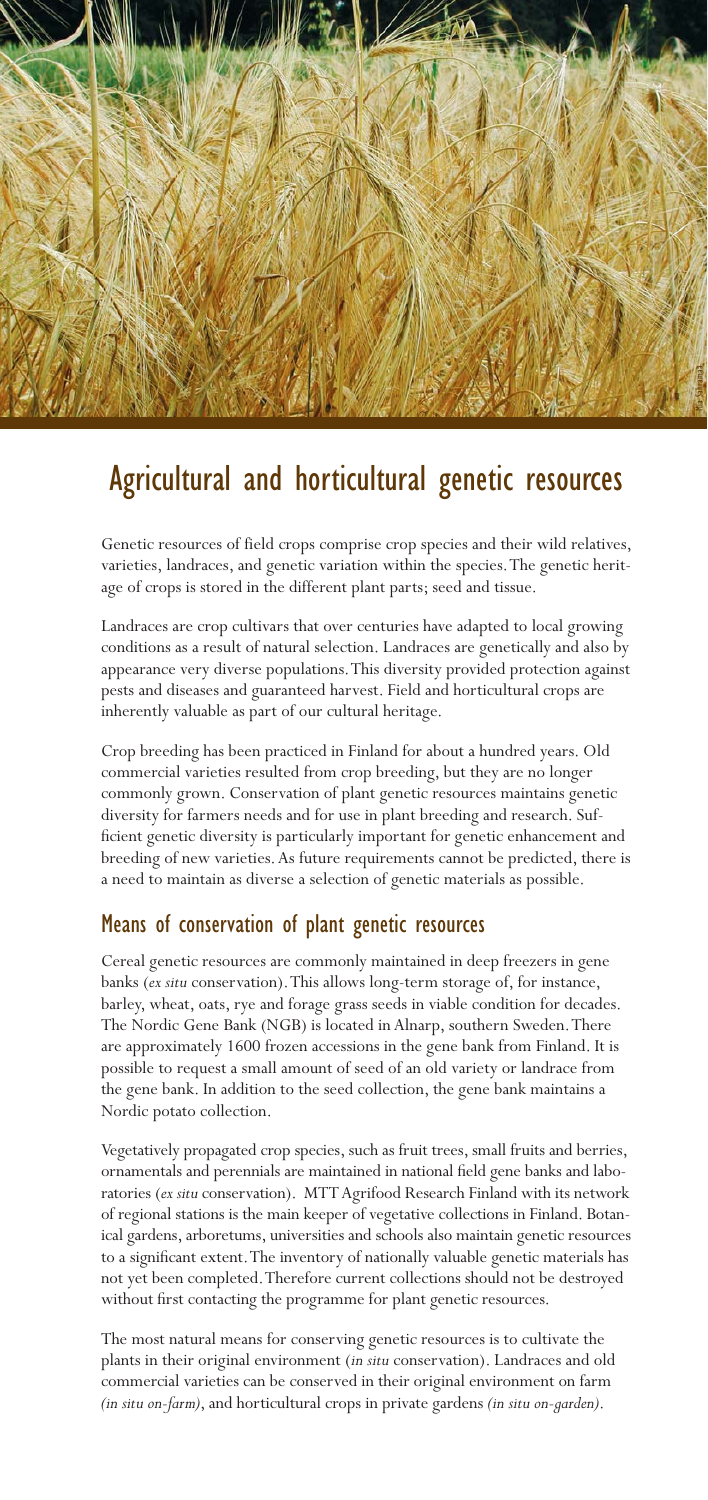

**PI ANT** . . . . . .<br>GENETIC

In addition to seed and field gene banks, genetic resources can be maintained in the laboratory in tissue culture under slow growth conditions or deep frozen in liquid nitrogen (cryopreservation). Long-term cryopreservation of horticultural crops is currently being investigated. This would allow reduction of field collections and reduce conservation costs. Cryopreservation is a particularly attractive form of storage for crop species that are susceptible to diseases.

#### National programme for plant genetic resources

The national programme for plant genetic resources was established in 2003 to facilitate the conservation of agricultural and forest genetic resources in Finland. MTT Agrifood Research Finland is responsible for the coordination of the programme and for running the programme for field and horticultural crop genetic resources. The Finnish Forest Research Institute is responsible for the conservation of forest genetic resources. Through this programme, the availability of genetic diversity is secured also for the needs of future generations.

The plant genetic resources working groups at MTT Agrifood Research Finland have organisational responsibility for managing the collections. The following working groups operate: 1) Landscape gardening; 2) Fruits and berries; 3) Vegetables, herbs and medicinal plants; 4) Field crops. Genetic material representing species-specific diversity and regional diversity is included in long-term storage. Research and training on and utilization of genetic resources are part of the implementation of the programme for plant genetic resources, in addi-

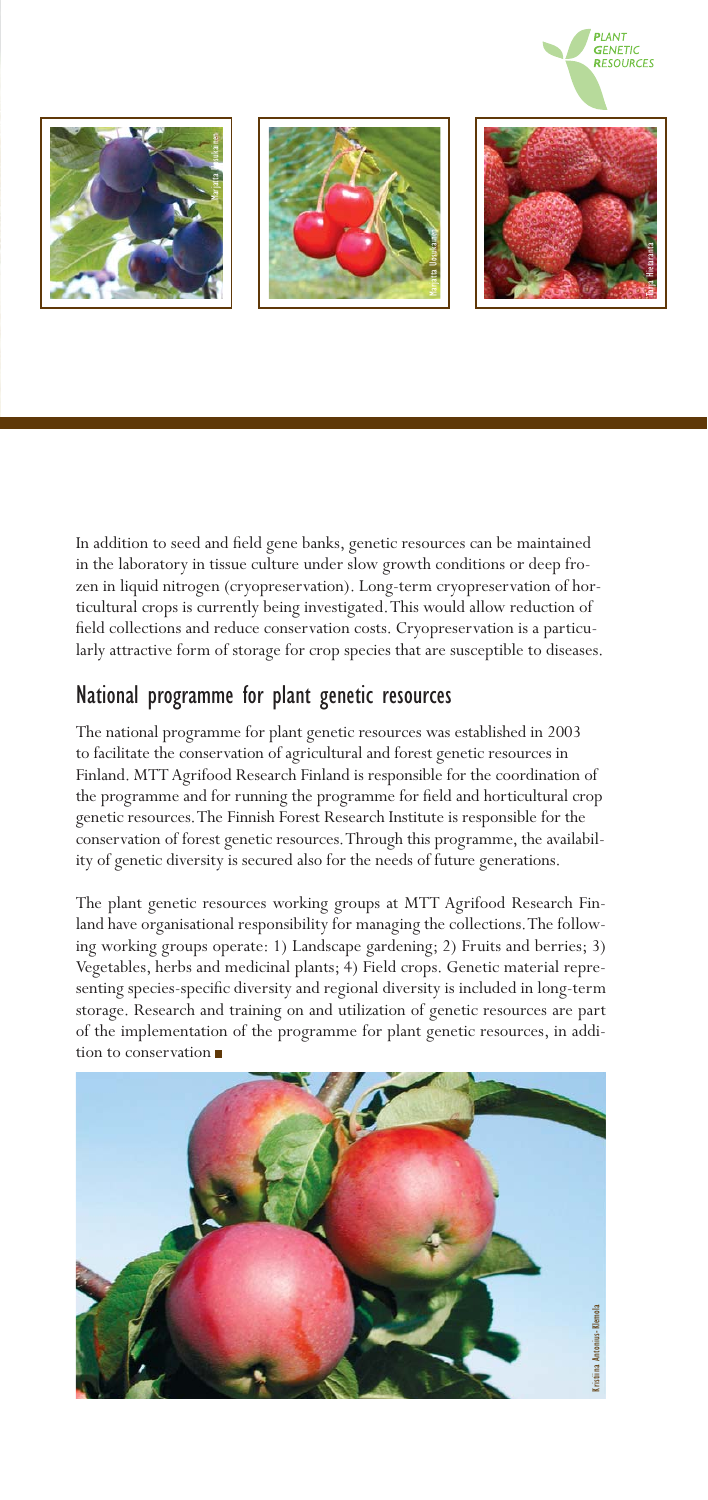

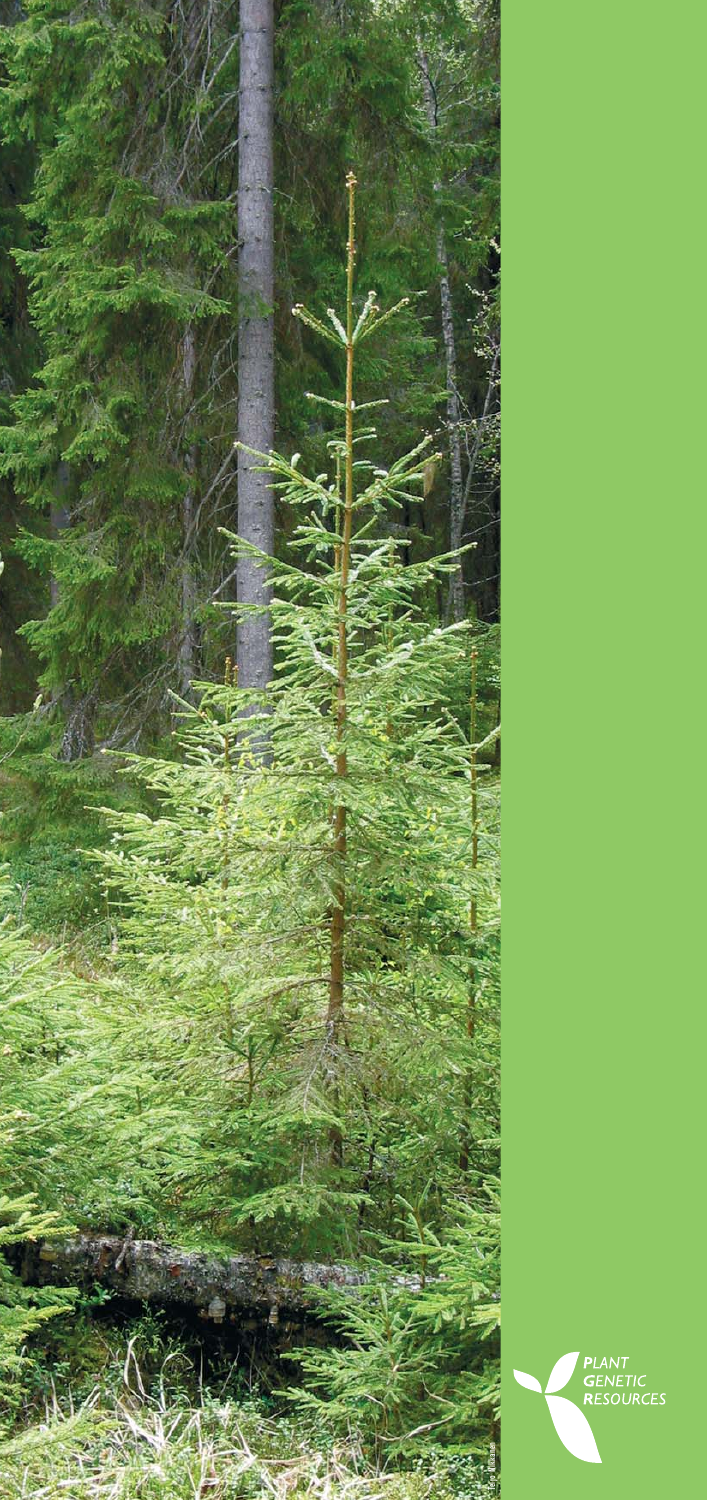## Forest genetic resources

Compared with agricultural crops, forest trees remain close to their wild forms. Although man has utilised forests for thousands of years, human influence has been rather limited on the genetic make-up of forests. Currently, approximately one quarter of the reforestation is through natural regeneration whereas three quarters are artificially regenerated either through planting or through direct seeding. Bred material is commonly used in planting. Most commonly used seed orchard material contains ample genetic variation, but is, however, of better quality and grows better than non-selected material.

The purpose of forest genetic resources conservation is to ensure that species and forest stands maintain their adaptability to changes in the environment. The principal aim is to make sure that forest stands have ample genetic diversity and that this diversity is transferred to the next generation, thereby representing the basis for evolution. Traditional nature parks and ecotypes protected through the Finnish Nature Conservation Act also contribute to forest genetic resources conservation to some extent. However, as they primarily serve to protect endangered species and ecosystems, which demand old trees, they cannot simultaneously ensure the maintenance of forest genetic diversity. This has made it necessary to establish a specific programme for genetic conservation of forest trees, and the Finnish Forest Research Institute is responsible for its implementation. The two main components of the strategy are conservation of genetic resources in the original environment *(in situ)* and conservation in special collections established outside the original environment *(ex situ).*

#### *In situ* conservation, gene-reserve forests

Forest tree species with wide and continuous distribution area usually contain abundant genetic diversity within each stand. Finland's main forest trees: pine, spruce, silver birch and downy birch are such species. Wind pollination and the light weight of seeds allow transfer of genes from one stand to another over long distances, and therefore single stands contain a large part of the entire genetic diversity of the species.

Establishing gene-reserve forests is the principal method of genetic conservation of our main forest tree species. A gene-reserve forest is a kind of a living gene bank, which is allowed to develop through evolution. In terms of adaptation, each gene-reserve forest represents natural evolution of the site. Most of Finland's 39 gene-reserve forests are located on state-owned land, belonging to The National Board of Forestry or to the Finnish Forest Research Institute.

Gene-reserve forests are naturally regenerated and managed following best forest management practices. It is essential for conservation that that as many trees as possible produce seed, resulting in a new generation that is genetically diverse and able to adapt to changes in the environment.

#### *Ex situ* conservation, genetic collections

Rare forest tree species in Finland, including many valuable broad-leaved trees, occur as single, scattered trees or in small, widely separated stands. With these species, gene migration from one stand to another as seed or pollen is limited. As the environment is not favourable for these species, few of the trees flower and seed yields are seldom abundant. In addition, seedlings may be poor competitors against better adapted species.

The genetic diversity of these broad-leaved trees is conserved by collecting material from several stands into specific conservation collections, which are intensively managed. The collections are fenced and trees protected with tubes during early growth. These collections do not contain selected types representing particular characteristics, but they represent random samples of the genetic diversity of each species in its distribution area in Finland. It is expected that the collections of these broad-leaved species in the long run produce genetically more diverse seed than would be produced in the small natural stands.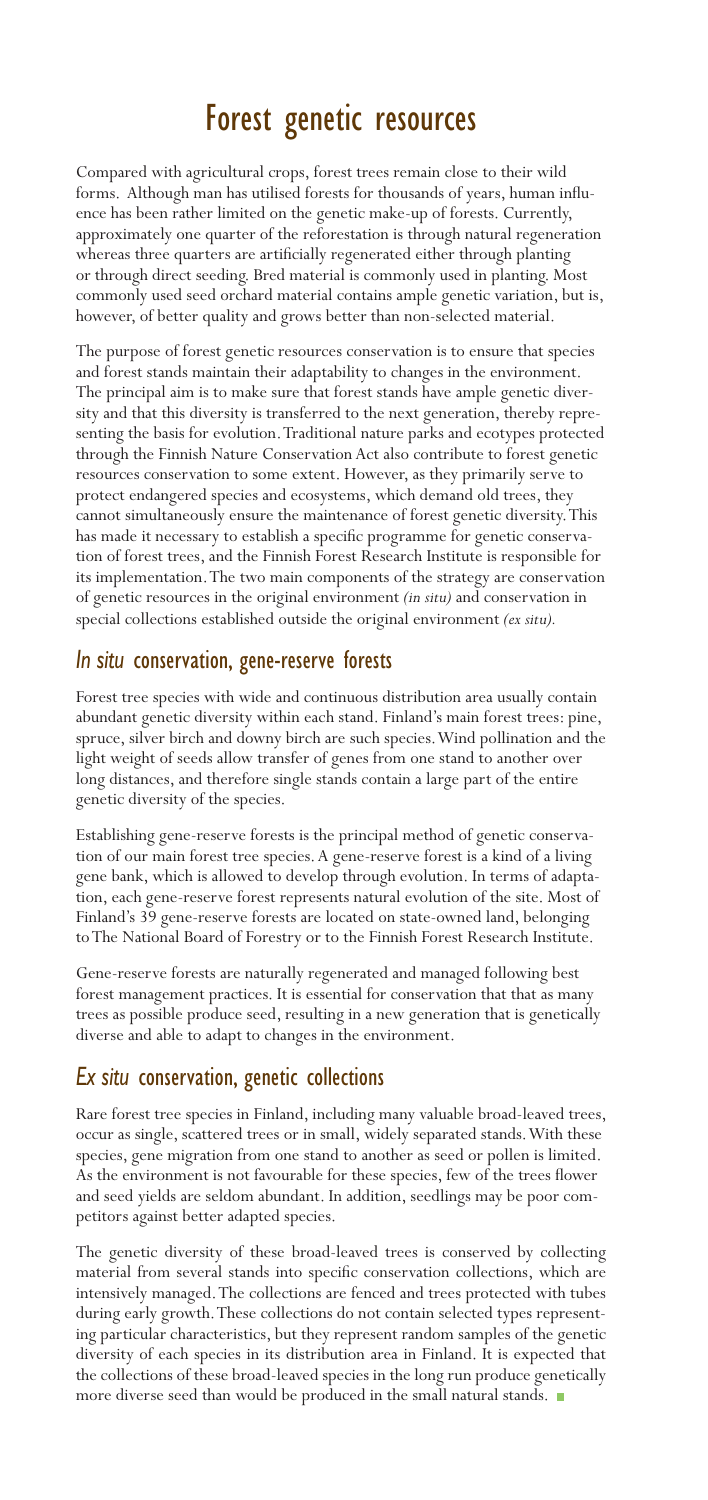



Dog was the first animal man domesticated. Man started domesticating the wolf, the dog's wild ancestor, some 14 000 years ago. Other early domesticated animals included goat, sheep, cattle and pig. Animals were moved long distances from the areas where they were originally domesticated. Development of genetically distinct animal populations, so termed breeds, was influenced by their geographic separation. Animals adapted to the circumstances in their new environments. Moreover, selection by man led to changes in their physical appearance and productivity traits.

The genetic variation between breeds, types and individuals that has been generated over thousands of years forms the basis of our current animal genetic resources. Domestication of wild animals and development of breeds for different purposes is one of the most significant developments in the history of mankind. There are over 40 animal species that produce milk, meat, eggs, honey and wool for human use. Animals have been used for draft, riding and guarding, and they can also represent religious and symbolic value.

#### Conservation of Finnish native animal breeds

In Finland sheep have been shorn and cows milked for at least 4000 years. The Finnish native breeds were derived from our first domestic animals. The threatened native breeds and types in Finland include eastern Finncattle, northern Finncattle, the Kainuu Grey sheep of north-eastern Finland, Åland's sheep, and the working type of Finnhorse. A breed is considered threatened when it contains fewer than 1000 breeding females and 20 males. Breeds that have become rare include western Finncattle, Finnhorse in general, Finnsheep and the Finnish Landrace goat. The population size of the Finnish Landrace chicken has increased due to conservation measures and this breed is no longer in immediate danger of becoming extinct. Finnish native pigs, of which there were two geographic types, have become extinct.

The Finnish Hound, the Karelian Spitz and the Finnish Spitz are Finnish hunting dog breeds. Lappish reindeer dogs have traditionally been bred in northern Finland. There are some 50-100 swarms of the Nordic Dark bee. Old Finnish native breeds are replaced by more popular imported breeds, of which the Ayrshire cattle have over a 100 year breeding history in Finland, while thoroughbred trotters were first imported only some ten years ago.

Genetic diversity and traits characteristic to difference breeds will be needed in the future animal production environments, because production circum-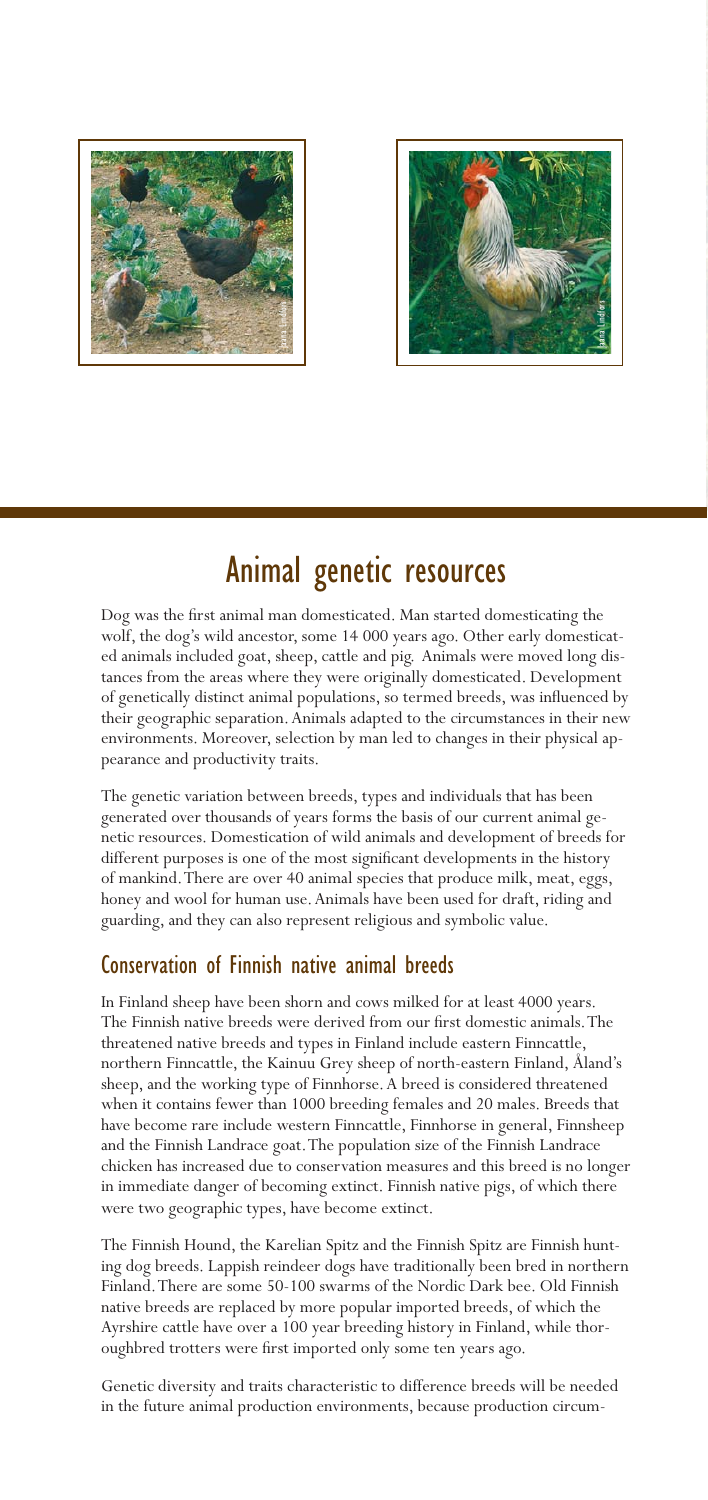

stances, breeding goals, and consumer requirements will change. For example, the Finnsheep has exceptional fertility and mothering ability and it has been exported for breeding purposes because of these characteristics. Maintenance of different breeds makes it possible to develop new breeds and utilize heterosis, i.e. hybrid vigour, in improving health and fertility traits.

Diverse material is required for both research and breeding. Native breeds are indispensable for research on evolution of domestic animals and in many other areas of biological and agricultural research. In addition, livestock are part of the living cultural heritage; and an important part of the national memory and history of agriculture.

#### National programme for farm animal genetic resources

Collection of animal genetic resources is strengthened through the new national programme for farm animal genetic resources, which is implemented through collaboration between MTT Agrifood Research Finland and the Ministry of Agriculture and Forestry. The programme aims at preventing extinction of endangered native animal breeds and facilitating their conservation in a sustainable manner. The measures also aim at maintaining the genetic diversity in animal breeds bred in Finland and at enhancing development of resistance and health traits in addition to productivity traits. The programme for animal genetic resources emphasises that animal genetics, breeding, know-how and awareness related to genetic resources are maintained and strengthened.

Conservation plans are drawn up for endangered landraces and existing plans are made more effective. The prison farms of Pelso and Sukeva are overseen by the Ministry of Justice and play a vital role in conserving eastern Finncattle, northern Finncattle and Finnsheep. Native breeds are also conserved on private farms and in some agricultural college farms. A specific financial subsidy, which is part of the environment subsidy for agriculture in Finland, is paid for protecting the genetic resources of native breeds. For securing the future of these breeds and preventing negative effects of diseases and accidents, embryo and semen banks need to be established.

Finland collaborates with The Nordic Gene Bank for Farm Animals (NGH) of the Nordic Council of Ministers in information exchange and research. Modern DNA-techniques are used in studies on animal genetic resources and in assessing the value of different breeds from a conservation perspective. MTT Agrifood Research Finland undertakes international research in collaboration with Baltic, Nordic and Russian research teams in particular.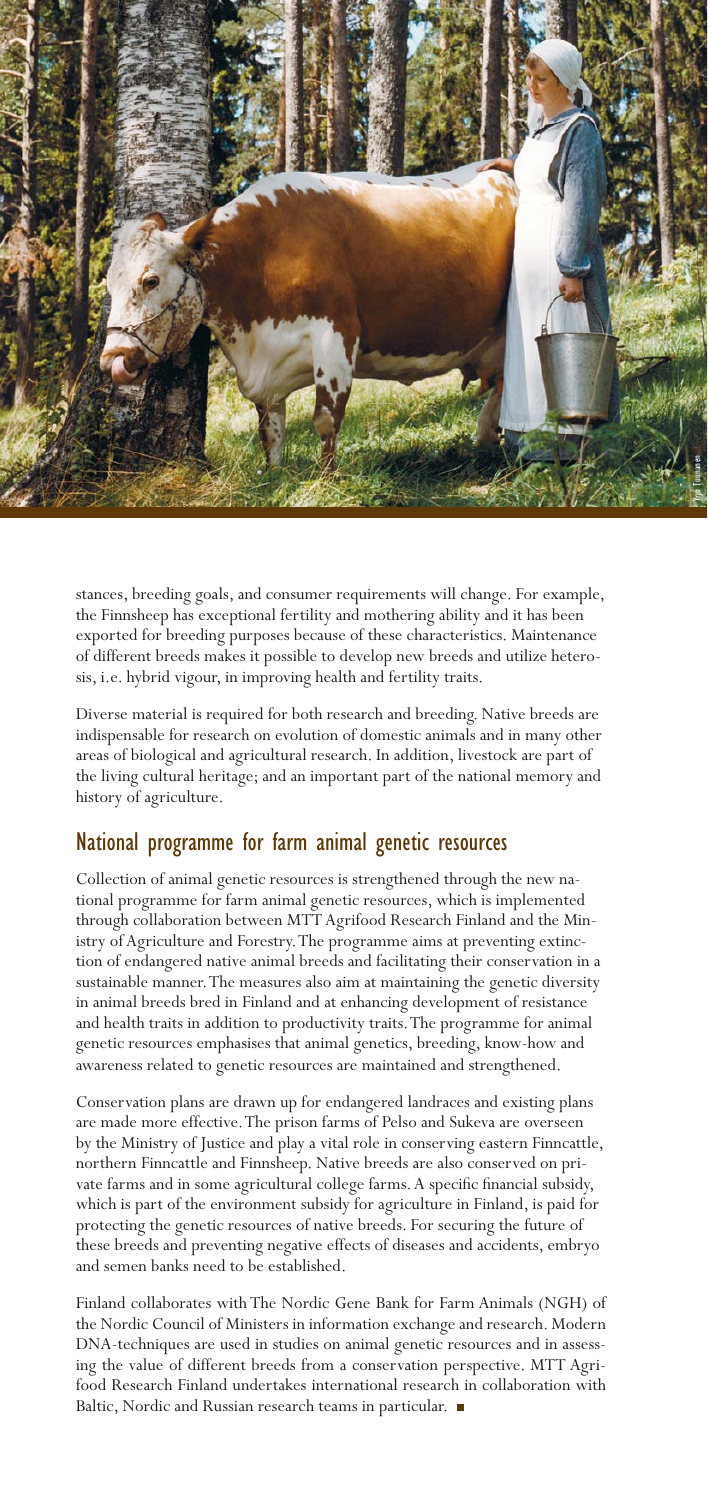# Conservation of genetic resources and Nordic collaboration

Agricultural and horticultural plant genetic resources are conserved as seed or as live plants either in their natural environments or in collections. Since 1979, seeds of Finnish origin have been stored in the Nordic Gene Bank (NGB). Fruit trees, berries and ornamental plants are stored mainly as living stands in national field gene banks and archives.

As far as the main forest species are concerned, their genetic resources are conserved in gene-reserve forests, which comprehensively represent the diversity of the species in their areas of distribution. Genetic resources of valuable broad-leaved trees and other rare tree species are conserved in collections specially established for this purpose. Finland is involved in international collaboration in the European EUFORGEN programme and at Nordic level in the Nordic Network for Forest Tree Gene Conservation, under the Nordic Council for Forest Reproductive Material (NSFP)

Animal genetic resources are conserved as living animals and in embryo and semen banks. The Nordic Gene Bank for Farm Animals was established in 1984. The farm animal gene bank does not, however, conserve genetic resources, but it functions as a coordinating and information organisation which serves the administrative bodies, animal breeding organisations and associations specialised in conservation of rare breeds to facilitate conservation of livestock genetic diversity.

The gene banks functions under the Nordic Council of Ministers, which was established in 1971 to facilitate the collaborative activities among the Nordic governments.